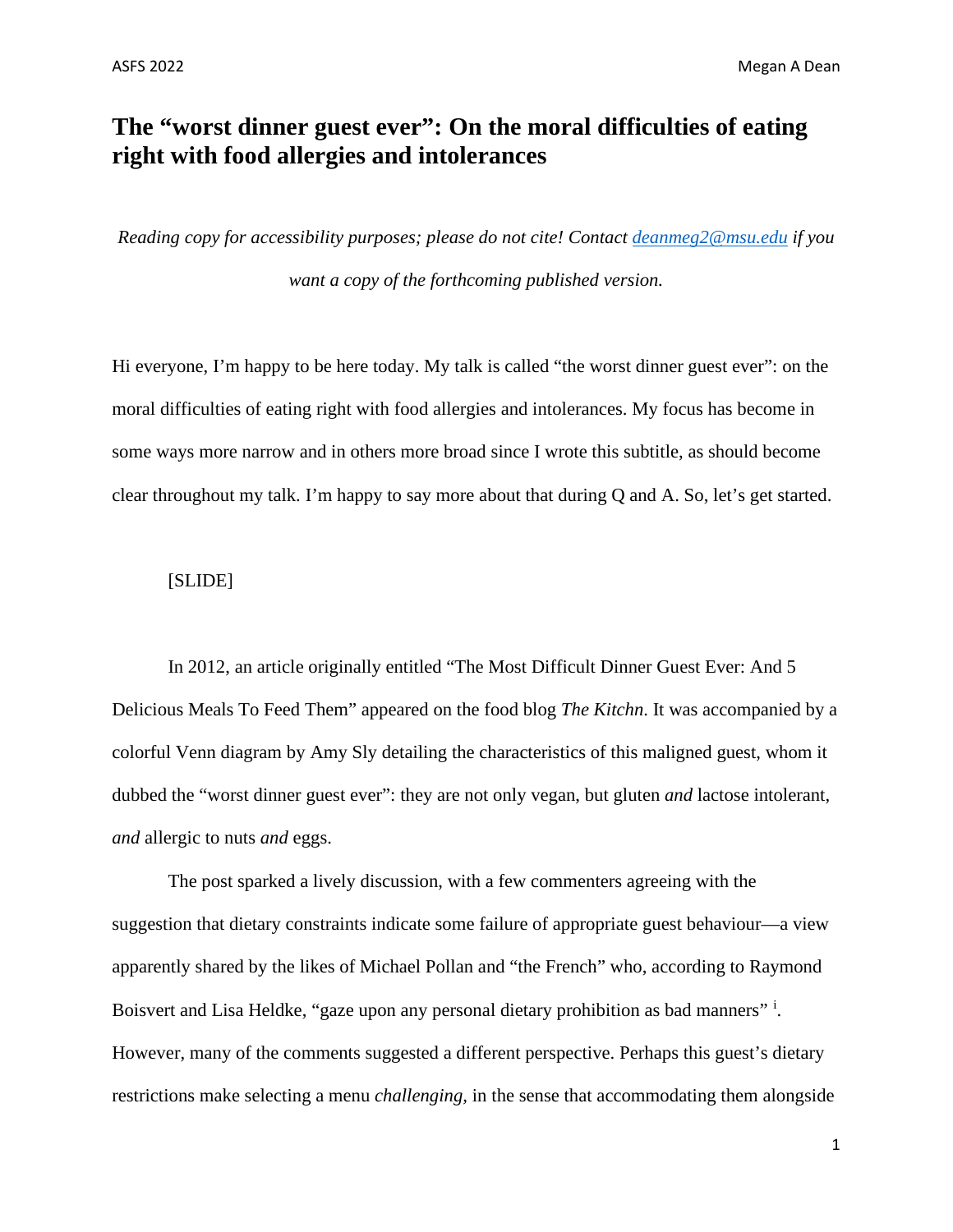other considerations of budget, cooking skills and knowledge, or time constraints might take some creativity.<sup>[ii](#page-14-1)</sup> However, that didn't make them a difficult or bad-mannered guest. Rather, providing such a guest with a meal they can safely enjoy is simply part of being a good *host*. [iii](#page-14-2)

According to Heldke and Boisvert*,* the view that it is the host's responsibility to accommodate guests' dietary needs is representative of a recent societal change in the United States. As individual dietary needs have become better understood, a profound shift in focus from the collective to the individual has also taken place. This has resulted in greater weight falling on hosts to accommodate guests' dietary needs, rather than guests having the responsibility to partake in whatever happens to be served <sup>[iv](#page-14-3)</sup>.

There are limits to this accommodating, of course—my friend's cousin who came to Christmas dinner while on a juice cleanse comes to mind—but with our "most difficult guest," the host's responsibilities are clear—at least in one respect. Heldke and Boisvert note that when guests have food allergies, hosts can make guests "seriously ill and perhaps threaten their lives" <sup>[v](#page-14-4)</sup>. As this harm can "readily be avoided by adjusting the menu," they explain, "the host has the clear responsibility to do so" [vi.](#page-14-5)

One would hope that even Michael Pollan and "the French" would recognize that it is poor manners for a host to knowingly serve guests food that will make them ill and may even kill them.<sup>[vii](#page-14-6)</sup> However, I will argue that there are barriers in place that can obscure clear perception of such cases, undermining the ability of hosts to fulfil their hospitality obligations. Specifically, I will argue that people with food allergies and relevantly similar "gut issues," can be subject to *testimonial injustice* which unfairly undermines the credibility of their claim that they have gut issues. Further, guests with gut issues may also be subject to what Kristie Dotson [viii](#page-14-7) calls "testimonial smothering," which discourages them from disclosing their food restrictions and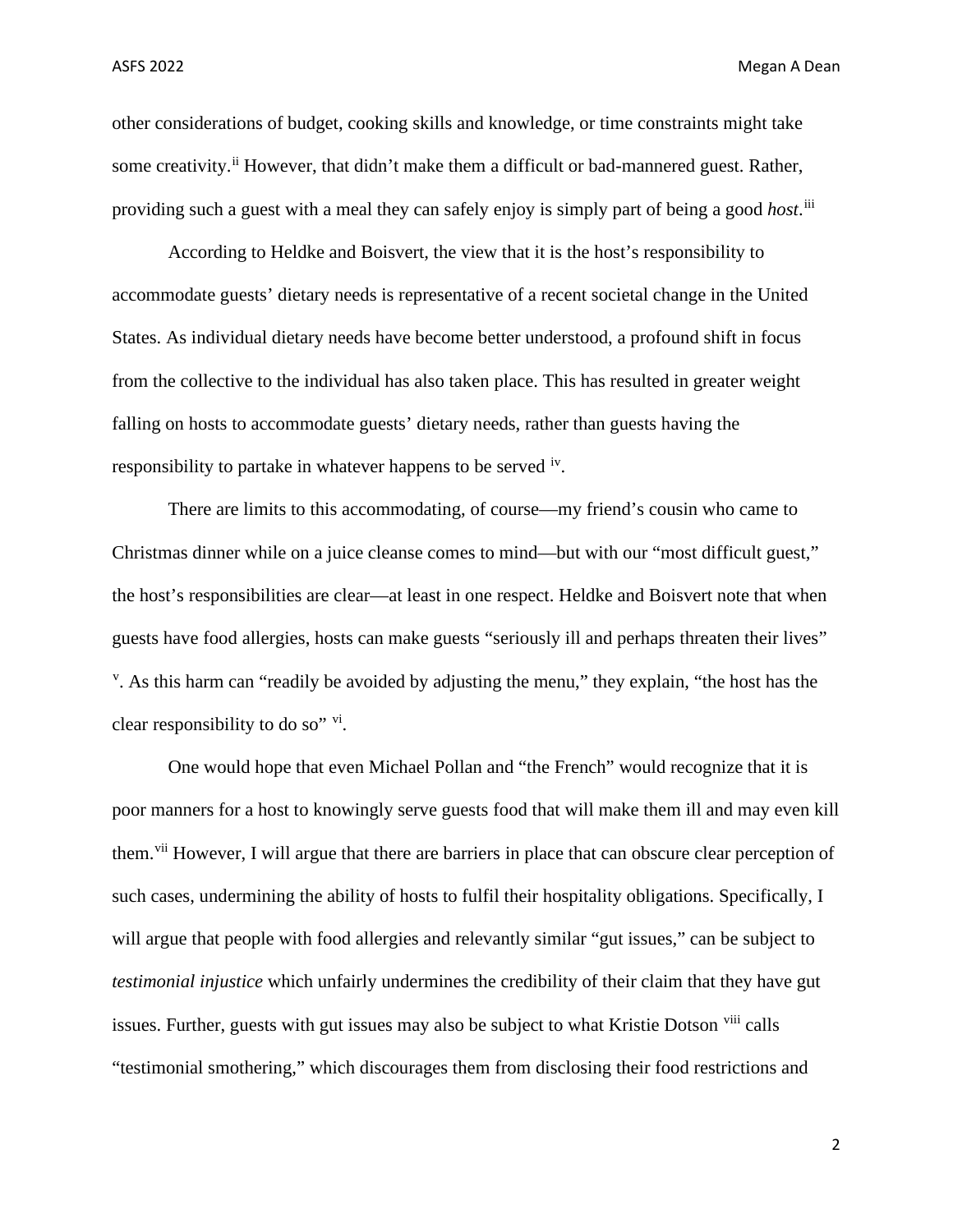precludes hosts from accommodating their needs. I contend that these forms of *epistemic injustice*—meaning injustice having to do with knowing and knowers—raise several moral concerns, including the fact that it can prevent hosts from living up to their obligations of hospitality.

So today I will make a case for these claims and then conclude by detailing the ethical implications of this analysis for hosts and guests alike, emphasizing that to be a good host to guests with gut issues, we require not only creative recipes, like those offered in the "Most Difficult Dinner Guest Ever" blog post—but also some epistemic humility.

# [SLIDE]

#### GUT ISSUES

Let's begin by briefly clarifying the subject of my analysis. While Heldke and Boisvert single out food allergies as producing a minimally controversial case for hospitality, I take my argument to apply to a broader range of "gut issues," which include things like food intolerances, celiac, and Irritable Bowel Syndrome or IBS. Heldke and Boisvert's rationale for singling out allergy is the possibility of serious illness, major harm, and potentially lethal anaphylactic reaction<sup>[ix](#page-14-8)</sup>. The possibility of immanent death aside, however, there are other food hypersensitivities and health conditions that result in similar sorts of predictable suffering and harm. I suggest that what is important when it comes to the obligations of hospitality is not the specific mechanism by which one is harmed by food but rather the fact that an eater may be harmed in a relatively quick, direct, and predictable way by ingesting or being exposed to a certain food or ingredient. I borrow Jane Dryden's term "gut issues" to capture this broader group of conditions.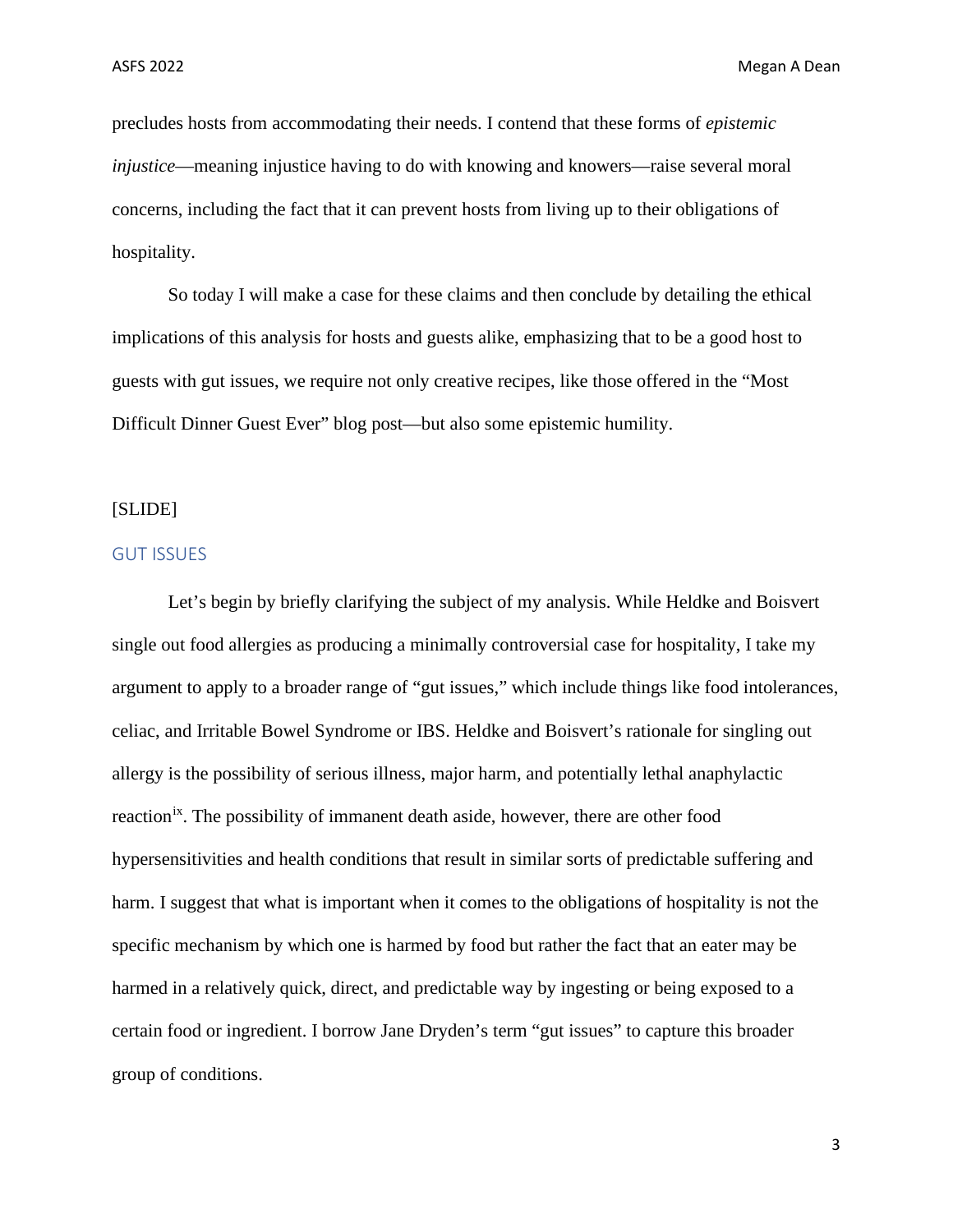# [SLIDE]

# But you're not *really* allergic…

So I posit that hosts have a clear responsibility to avoid serving guests with gut issues foods that will predictably, directly, and relatively quickly harm them. However, thanks to widespread doubts that many people who claim gut issues are telling the truth, hosts may have trouble discerning to whom they owe these accommodations.

# [POINT]

The idea that many people who report food allergies, intolerances, or other gut issues are faking, exaggerating, or mistaken is common. Sociologist Tobias Hauesermann asserts that: "most cases of (self-) reported food allergies lack scientific rationale" [x](#page-14-9). Such claims are apparently motivated by discrepancies between self-reported food allergies and what are deemed to be "true" food allergies.

# [POINT]

A relatively recent paper states, for example, that 19% of US adults report at least 1 food allergy, but only 10.8% are estimated to "actually" have one  $\frac{xi}{n}$  $\frac{xi}{n}$  $\frac{xi}{n}$ .

A similar inflationary trend is noted with food intolerances.

# [POINT]

Turnbull, Adams and Gorard note that "perceptions of adverse reactions to food, whether allergy or intolerance are common," but as with allergies, the prevalence of food intolerance may be inflated due to issues with self-reporting <sup>xii</sup>. These authors note one study in which 20% of the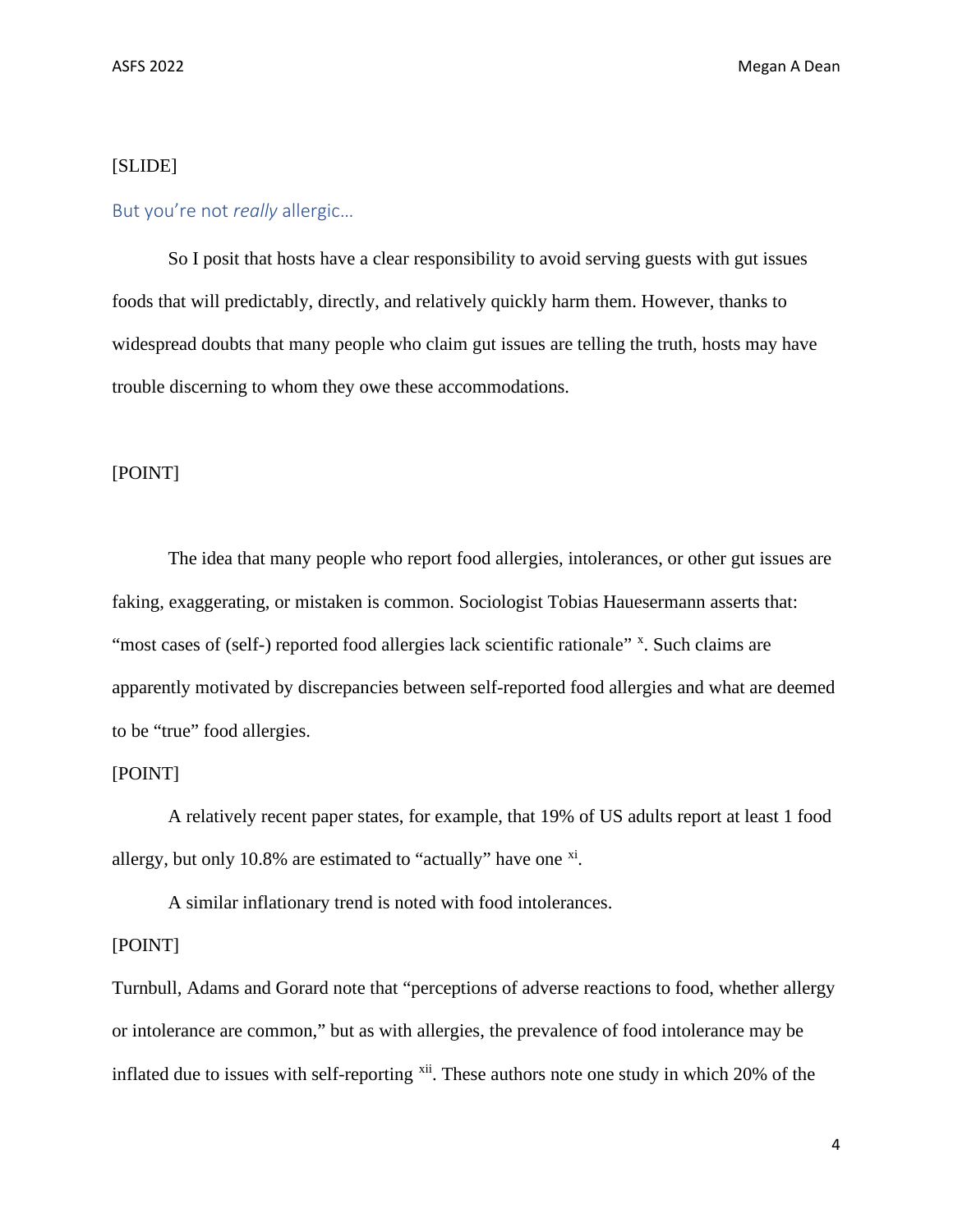population in a UK survey reported food intolerances, but double-blind placebo-controlled food challenges—the "gold standard" method of diagnosis for food hypersensitivities—showed less than 2% had "true reactions to food" [xiii](#page-14-12) [xiv](#page-14-13)

# [POINT]

While most of this literature avoids painting self-reports of food allergies or intolerances as outright lies, Ortolani and Pastorello assert that, "many patients believe that they are allergic or intolerant to certain foods, solely on the basis of self persuasion" **[xv](#page-14-14)**. The suggestion that people may be self-deluded or less than honest about gut issues also appears in some qualitative research on the experiences of those with gut issues. Olssen and colleagues found that young people with celiac disease reported that when they told others about their condition, people sometimes accused them of "making it up" <sup>xvi</sup>. One of Nettleton and colleagues' participants suggests that some people who claim food intolerances just want "attention." Notably, this participant himself has food intolerances, but he nonetheless doubts that others are being truthful. He explains further: "you're never sure if it's just 'cos they don't like it or whether they actually can't [eat that food]" <sup>xvii</sup>.

#### [SLIDE]

#### Testimonial injustice

The suggestion that *most* or even *many* people who claim a food allergy, intolerance, or other gut issue are faking, exaggerating, or mistaken means that simply reporting a gut issue can subject a given reporter to doubt. When someone's gut issue is taken to be suspect simply in virtue of it being reported, this unjustifiably lowers the reporter's credibility. I suggest that this can be understood as an instance of *testimonial injustice.*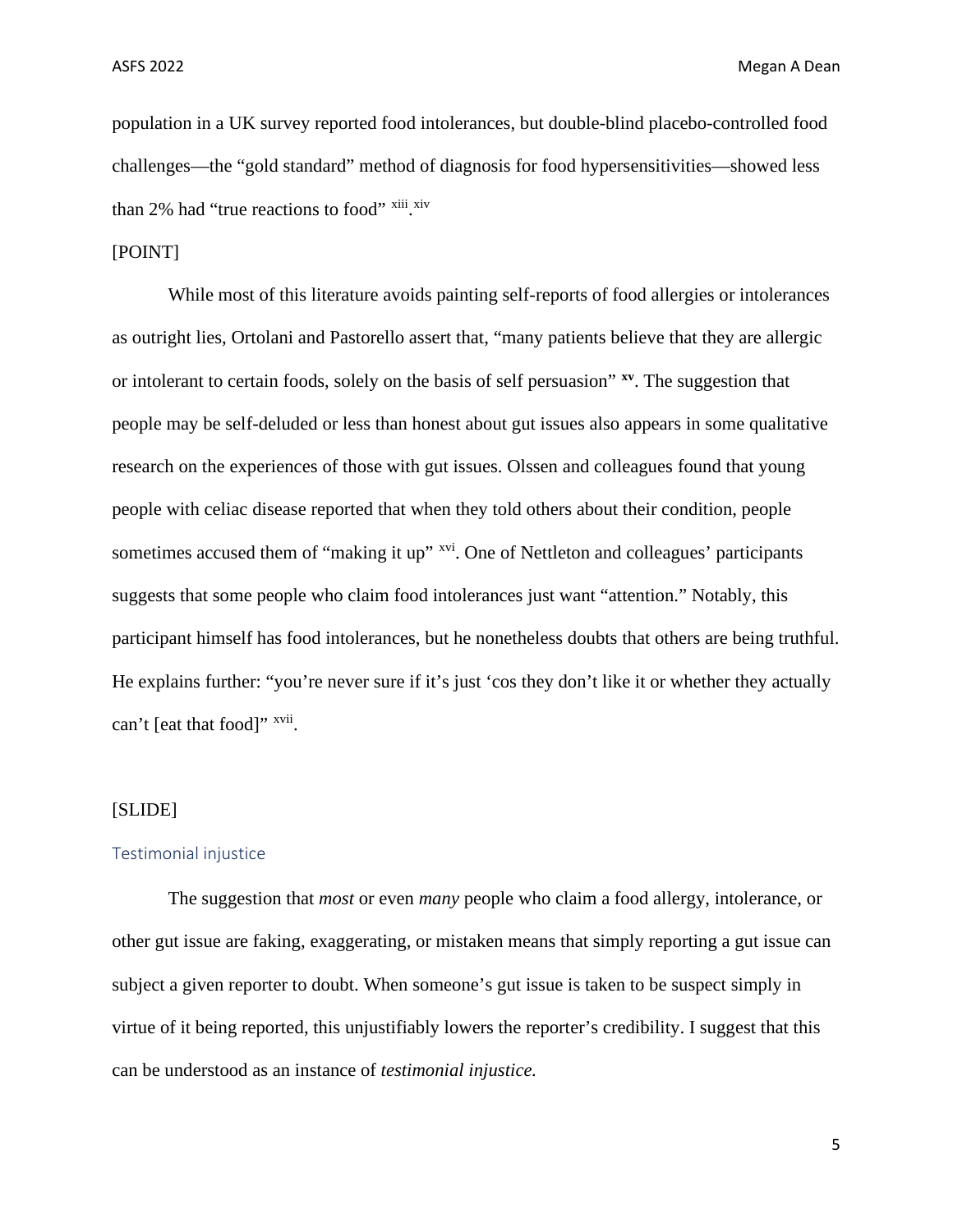# [POINT]

Testimonial injustice refers to when an audience fails to give a person's testimony or reports an appropriate level of credibility on the basis of an "identity prejudice" <sup>xviii</sup>. An identity prejudice can be understood as some bias about a social group to which the speaker belongs. It's a prejudice about *who* the testifier is taken to be. When this bias is used to calibrate someone's credibility rather than evaluating it on her own merit,<sup>[xix](#page-14-18)</sup> her testimony may be unjustly disbelieved or taken less seriously than it would be otherwise.  $^{xx}$  $^{xx}$  $^{xx}$ 

I suggest that the assumption that most or many people who claim gut issues are faking, exaggerating, or mistaken functions as a negative identity prejudice targeting members of the group "people with gut issues." This prejudice unjustly diminishes the credibility of those who belong to this group, specifically the credibility of reports about which gut issues someone has or whether they have a gut issue at all.

Testimonial injustice directed at those with gut issues occurs in a context where the person's testimony carries particular importance. Evidence that might counter a credibility deficit and lend support to someone's claims is unlikely to be available due to the relative invisibility of many gut issues. Most symptoms of gut issues are private—either in the sense that they only occur internally and are not perceptible to anyone else (digestive upset or headaches), or because they occur in private settings like bathrooms and are taboo to discuss in public.<sup>[xxi](#page-14-20)</sup> Widespread reported gut [i](#page-14-22)ssues.<sup>xxiii</sup> These factors mean that those with gut issues may be subject to misunderstandings of food allergies and intolerances <sup>[xxii](#page-14-21)</sup> can also exacerbate doubts about testimonial injustice in contexts where it is unlikely that this doubt will be outweighed or mitigated by other evidence.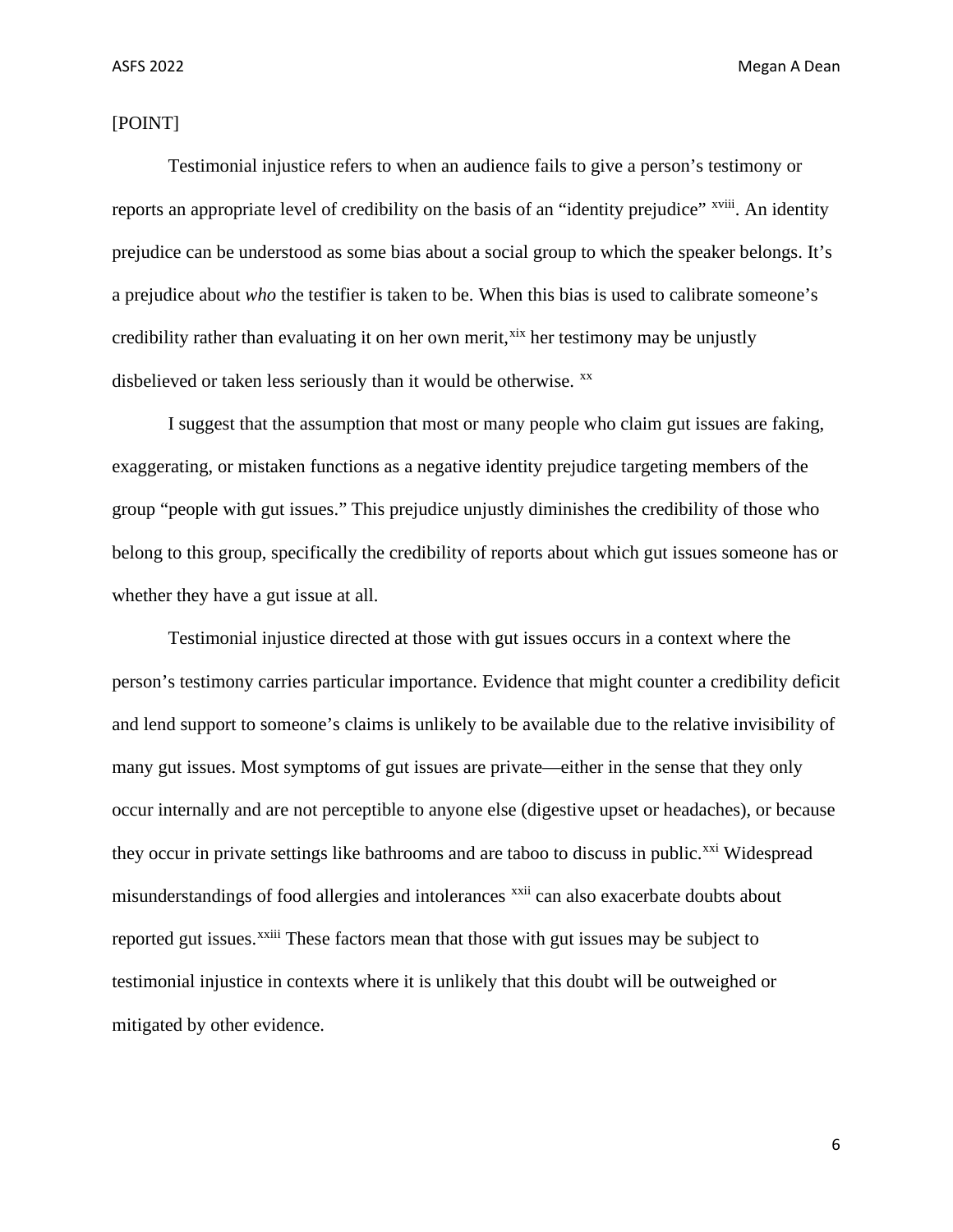It's also important to note that those who belong to groups whose credibility is in doubt for other prejudicial reasons may be particularly subject to testimonial injustice regarding their gut issues. For example, for those who have disabilities or chronic illnesses, gut issues may be viewed as "just another" thing that they are malingering about <sup>[xxiv](#page-14-23)</sup>, or have brought upon  $x$ <sup>xxv[i](#page-14-26)i</sup> or as invincible or immune to bodily harm  $x$ <sup>xxviii</sup>[—i](#page-14-27)ncluding the belief that Black people themselves in some way [xxv.](#page-14-24) Stereotypes or presumptions about women as prone to psychosomatic illness [xxvi](#page-14-25), eating disorders, or fad dieting may contribute to the perception that women are self-deluded or trying to conceal their weight-loss diet or eating disorder with claims of gut issues. And prejudices about Black people as untrustworthy reporters of their own pain simply don't *get* food allergies [xxix](#page-15-0)—may significantly exacerbate prejudicial doubt when it comes to Black people's reports of gut issues.

# [SLIDE]

Testimonial injustice directed toward those with gut issues raises several moral concerns. [POINT]

First, feminist epistemologists<sup>[xxx](#page-15-1)</sup> have argued that to be subject to testimonial injustice is to be disrespected as a knower. The capacity to know and contribute to the production of knowledge are closely linked to rationality, which many people take to be central to what makes humans persons. To be disrespected as a knower may therefore undermine someone's moral standing [xxxi](#page-15-2). [POINT]

Another moral concern is that testimonial injustice against those with gut issues may place eaters' health at risk. When someone's reports of gut issues are not given appropriate credibility, those preparing or selecting foods for them may be inattentive to food safety in the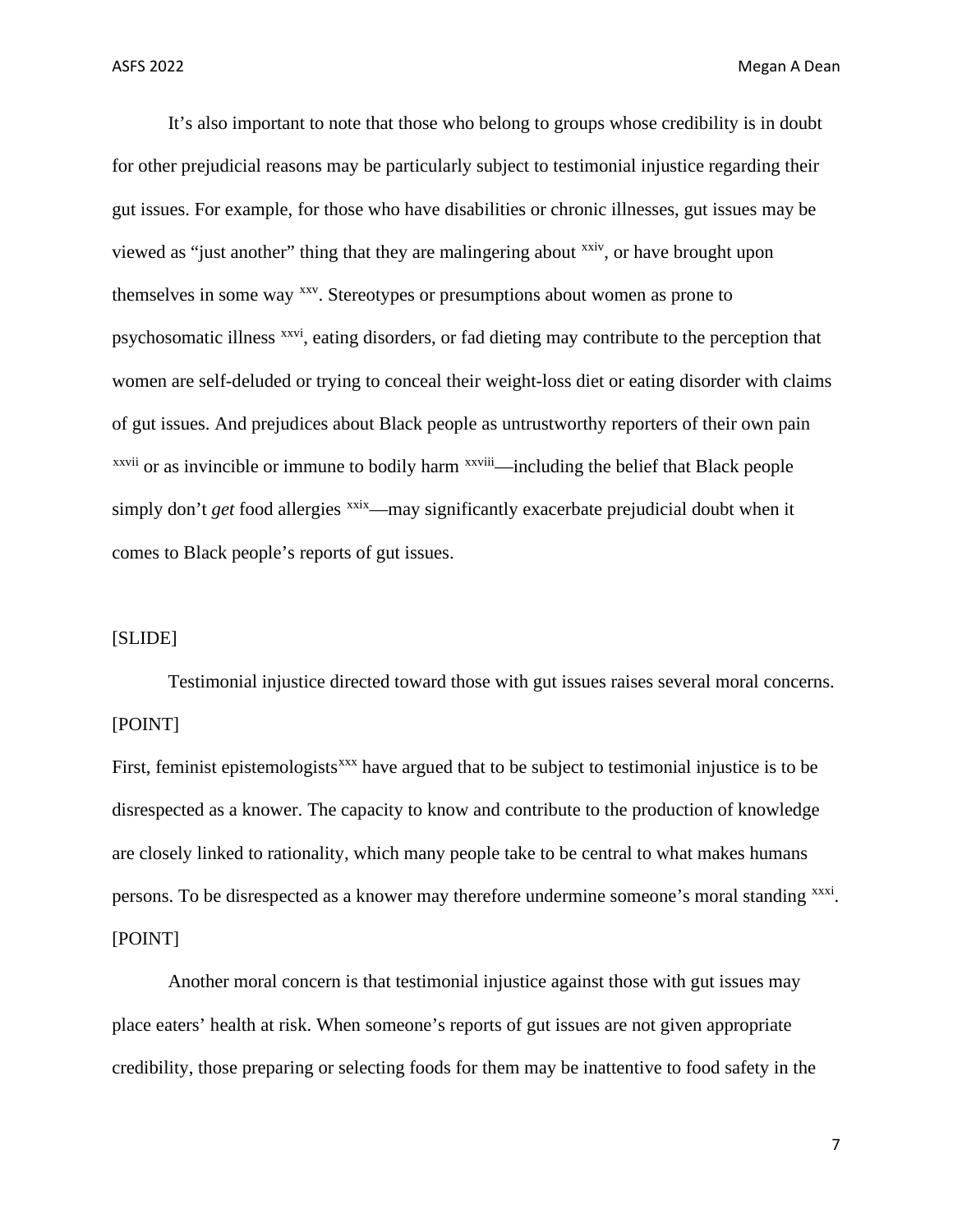belief that the food is unlikely to cause harm. Harming others, whether directly, intentionally, or through negl[i](#page-15-3)gence is a violation of the basic moral principle of non-maleficence.<sup>xxxii</sup> [POINT]

Testimonial injustice toward people with gut issues is also morally troubling because of its impact on hospitality. While hospitality is clearly a significant social practice, I follow Heldke and Boisvert and other philosophers like Karen Stohr in holding that hospitality is also morally important. I can say more in the Q and A, but Heldke and Boisvert suggest that hospitality offers a helpful paradigm for thinking about how to live a good life and is itself a practice through which we can build good lives, which is the goal of morality (2016, 33). So part of what's at stake in our treatment of "difficult dinner guests" is our ability to cultivate and live good lives.

Prejudicial doubt about guests' gut issues obscures hosts' obligations towards their guests. Rather than perceiving their responsibilities to accommodate these guests as clear and straightforward, hosts may perceive the situation as up for debate or as *not* requiring accommodation. In the latter case, the host not only disrespects guests as knowers and risks harming them, but fails to fulfill their responsibilities as host. Furthermore, when hosts doubt guests' gut issues, it can make guests seem "difficult" and bad-mannered for making special food requests or for refusing to partake in certain dishes. Testimonial injustice can therefore make it seem like guests with gut issues are the ones failing to live up to *their* hospitality obligations, that they are the ones doing something morally questionable, while the situation is really the other way around.

To be very clear, I am not denying that some people who claim food allergies or intolerances may be lying or mistaken. However, the claim itself shouldn't be reason to doubt the claimant. It is not akin to claiming one has seen a miracle or a unicorn. Even if we take the low-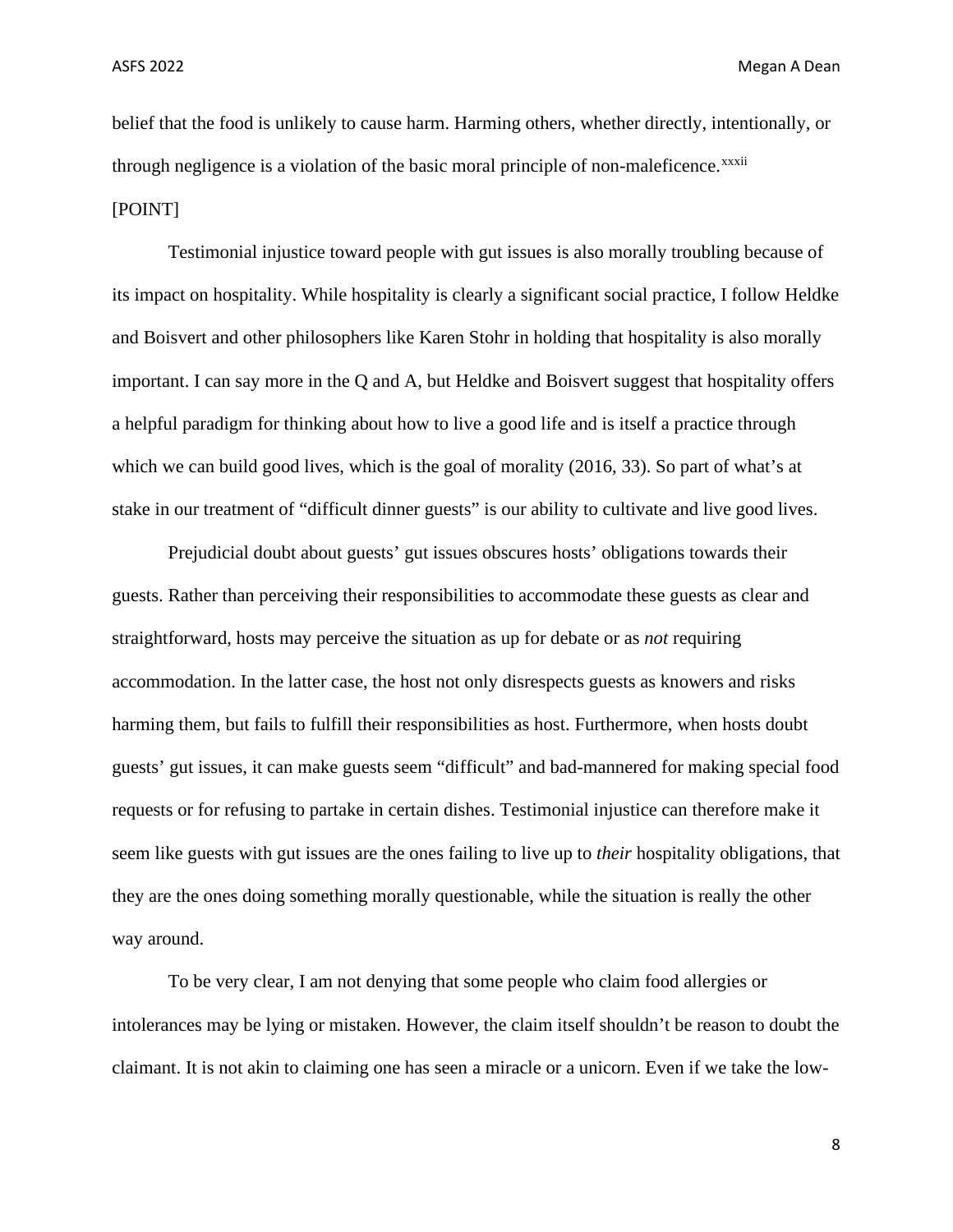end of estimated prevalence of food allergies and intolerances alone, these are relatively common conditions.

And more [i](#page-15-4)mportantly, as Christine Wieseler's xxxiii work on epistemic injustice and *better position to know"* <sup>xxxiv</sup> [a](#page-15-5)bout this than hosts. Thus, as Wieseler argues, our skepticism is ableism calls us to ask: who has epistemic authority here? In hospitality contexts, those doing the doubting are not gut issue experts, or at least they are not acting in that capacity as hosts. But more to the point, what is in question here is a claim about bodily experience. Even if someone is mistaken about the kind of gut issue they have, what is relevant to hospitality is the claim that a food or ingredient predictably causes them harm. Those claiming a gut issue are "actually *in a*  more properly directed at doubting hosts, and not at guests making claims about their own bodily experiences.

# [SLIDE]

#### Testimonial smothering

So I've suggested guests with gut issues can be subject to testimonial injustice. They may also be subject to a second, related form of epistemic injustice, which Kristie Dotson (2011) calls "testimonial smothering." [xxxv](#page-15-6) One way that knowers negotiate testimonial injustice is by keeping they may decide to simply say nothing at all<sup>xxxvi</sup>[.](#page-15-7) Importantly, this silence not a free choice, but things to themselves; when making claims means being doubted, disbelieved, and disrespected, one made in a coercive context where the risks of sharing are simply too high.

There's a variety of evidence suggesting those with gut issues experience testimonial smothering. In her interviews with people with gut issues, Jane Dryden notes a general reluctance to "speak up" about gut [i](#page-15-9)ssues xxxvii xxxviii Olsson and colleagues found that young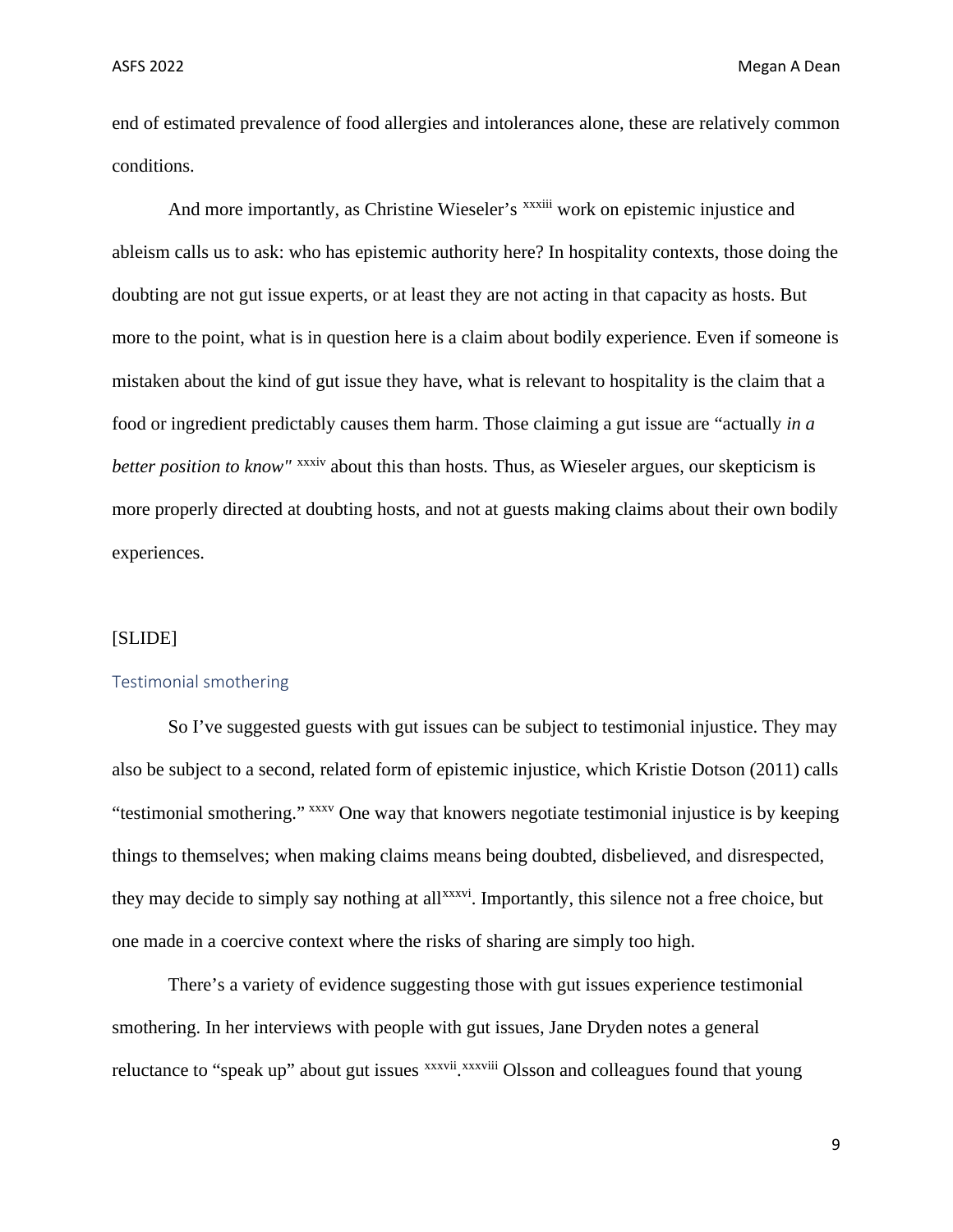people with celiac report "concealing" their disease from others to avoid negative judgments, including disbelief and accusations that they were "making it up," or "being self-important" xxxix[.](#page-15-10) Nettleton and colleagues found that some participants with intolerances preferred to eat culprit foods and literally suffer the consequences rather than ask for accommodation or refuse food at shared meals and have to explain why they are doing so. $x<sup>1</sup>$ 

# [SLIDE]

Testimonial smothering raises its own set of moral concerns. If guests decide not to share because of testimonial smothering, they risk ingesting culprit foods. Hosts can't accommodate someone's needs if they don't know they exist, and eaters may find it difficult to gather knowledge about which dishes to avoid without outing themselves. As with Nettleton and colleagues' participants, they may even knowingly eat culprit foods to avoid having to explain themselves. In these ways, testimonial smothering risks physical harm.<sup>[xli](#page-15-12)</sup>

In addition, testimonial smothering produces a situation where neither host nor guest can fulfill their responsibilities of hospitality. Boisvert and Heldke note that in the case of food allergies, while the responsibility to accommodate is on hosts, guests also have the responsibility to inform hosts of their needs. Testimonial smothering undermines guests' ability to do so $^{xlii}$  $^{xlii}$  $^{xlii}$ . I want to be clear that remaining silent in such a context is not a culpable moral failing; we can understand it as *coerced*. But when a guest does not inform their host of their food needs, the host cannot live up to their obligations to accommodate those needs. Neither guest nor host can fulfil their obligations, and because of this, hosts may inadvertently harm their guests. Again, I am not suggesting that guests who do not disclose are morally culpable. It is the broader context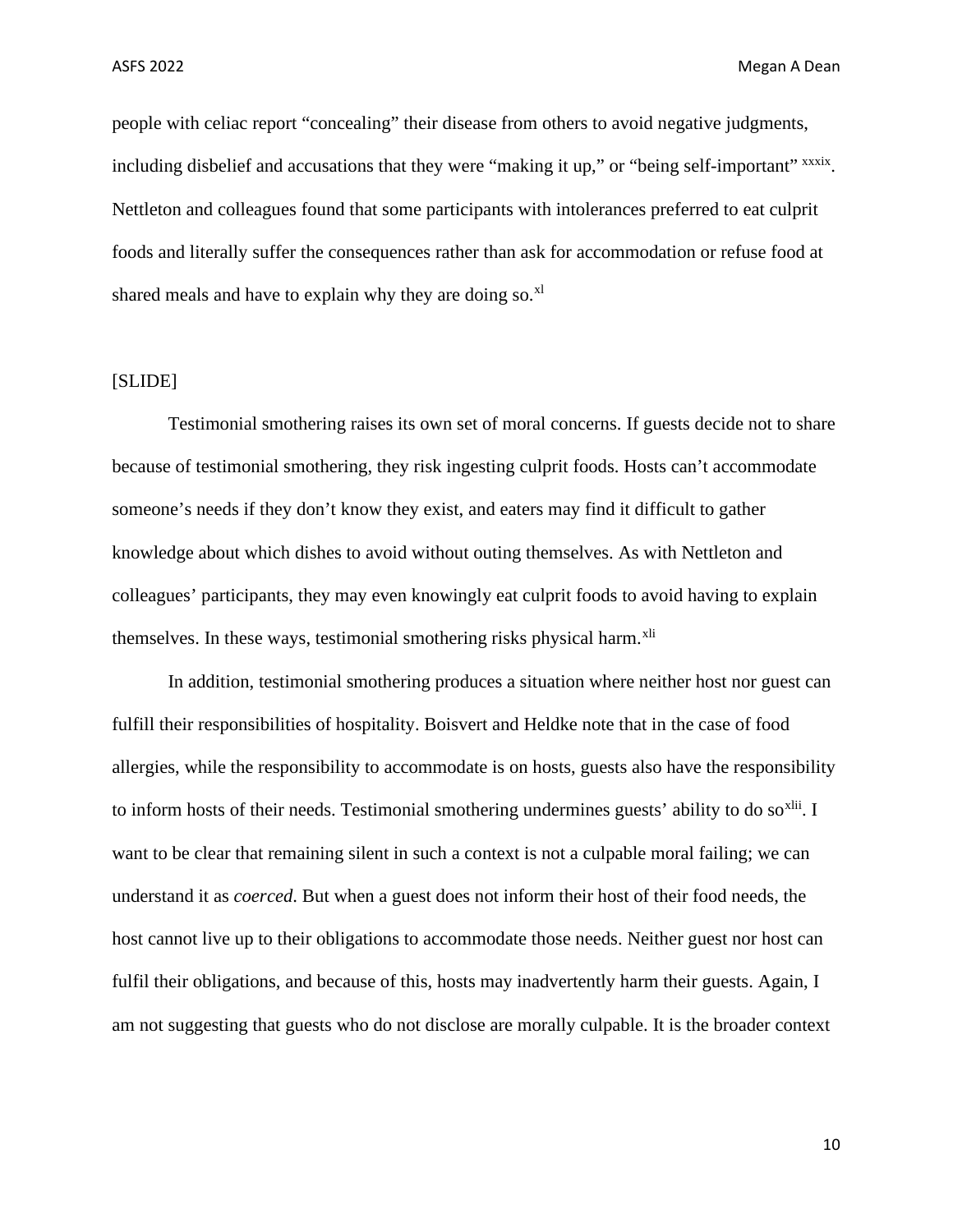of epistemic injustice—which may or may not be directly reinforced by the host—that produces this moral mess.

# [SLIDE]

# How not to be the "worst host ever"

So what does all this mean for dinner? One of the key takeaways from my analysis is that being a good host to guests with gut issues requires epistemic work. Hosts should be aware of the epistemic context surrounding people with gut issues and cautious of their own credibility assessments of people with gut issues. As other scholars have argued in the context of epistemic [i](#page-15-14)njustice toward those with disabilities and chronic illness, epistemic humility is key. xliii This involves, as Anita Ho writes, "a commitment to make realistic assessment of what one knows and does not know, and to restrict one's confidence and claims to knowledge only to what one actually knows about his/her specialized domain."<sup>[xliv](#page-15-15)</sup>

Furthermore, my analysis suggests that even if a host practices epistemic humility and would give appropriate credibility to a guest's claims about gut issues, guests may be reluctant to share due to past experiences with testimonial injustice. We don't serve dinner in an epistemic vacuum. Hosts need to acknowledge the context of testimonial smothering and do what they can to assure guests that their reports will be taken seriously. Hosts who preemptively ask if guests have any dietary restrictions make an important move in this respect, though it must be followed by appropriate uptake of guests' reports.

While the bulk of epistemic responsibility in these cases lies on hosts, guests with gut issues can also contribute to the overall epistemic context that produces these forms of epistemic injustice. It's important to remember that the categories of guest and host are not mutually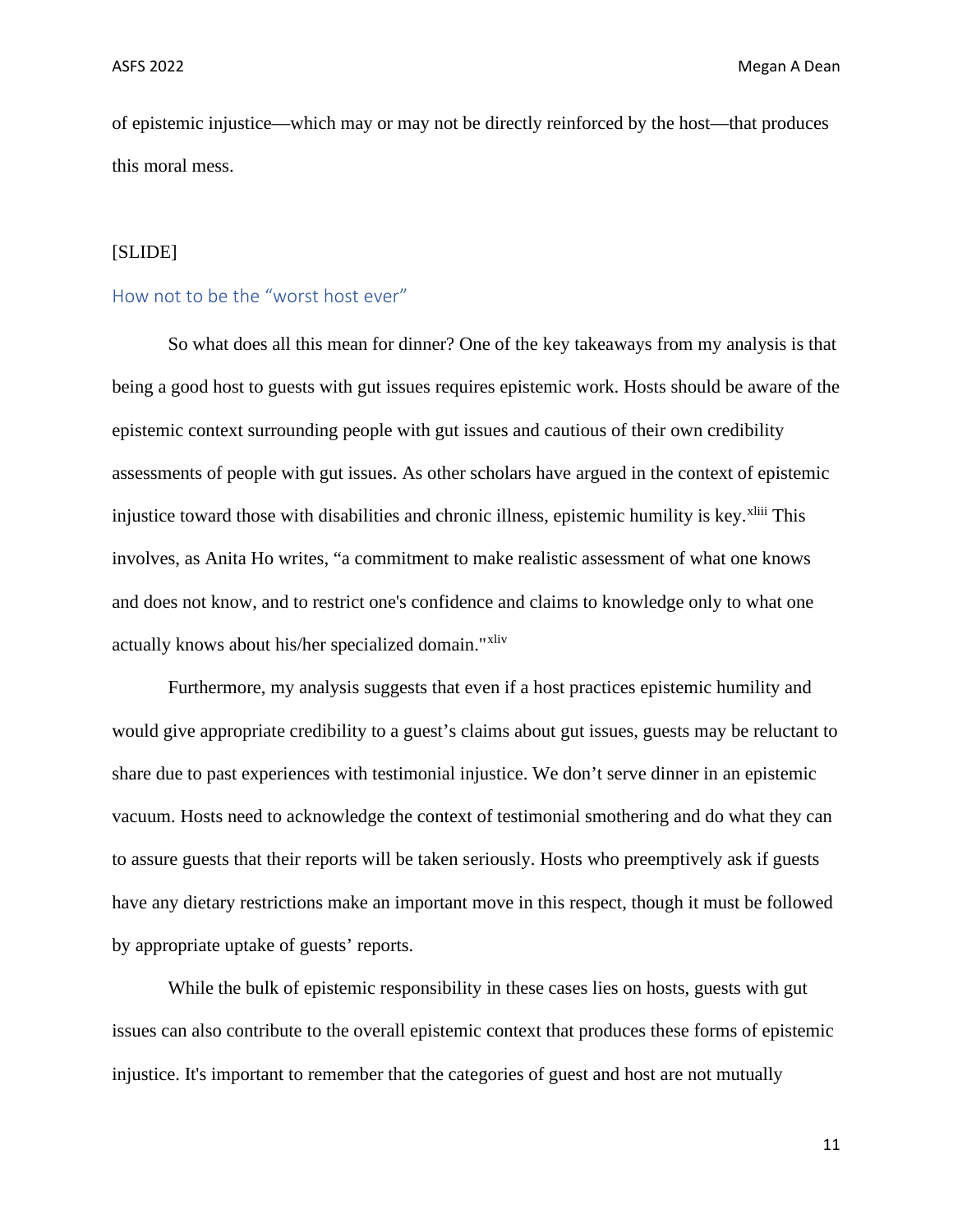exclusive; sometimes we are guests, sometimes we are hosts. And as hosts, those with gut issues are certainly not immune to prejudicial doubt, as the earlier example of Nettleton and colleagues' participant makes clear.

In closing, I want to restate that my analysis does not preclude the possibility that some people are mistaken, exaggerating, or lying about their gut issues. Whenever I've presented my research on this topic, I hear about someone somebody knows who has fibbed about just such a thing. But for the reasons I have outlined, this does not justify doubting anyone who claims to have gut issues in virtue of making that claim, especially in domestic hospitality contexts. That's just bad manners.

[biblio slide]

[final slide]

I look forward to hearing if you agree during the Q and A. Thank you!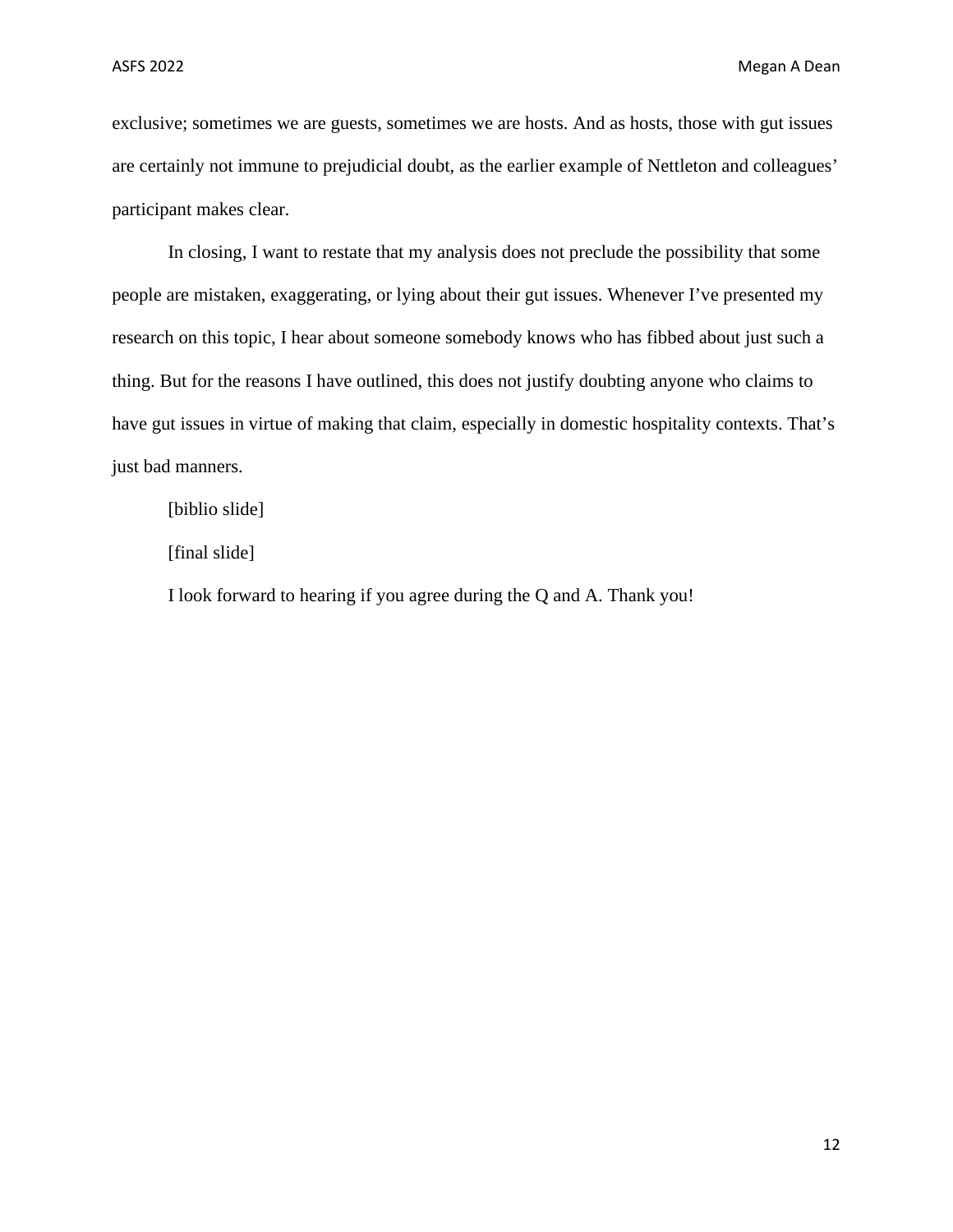# Sources

- Blease, Charlotte, Havi Carel, and Keith Geraghty. "Epistemic Injustice in Healthcare Encounters: Evidence from Chronic Fatigue Syndrome." *Journal of Medical Ethics* 43, no. 8 (August 1, 2017): 549–57. https://doi.org/10.1136/medethics-2016-103691.
- Boisvert, Raymond D., and Lisa Heldke. *Philosophers at Table*. University of Chicago Press, 2016. https://press.uchicago.edu/ucp/books/book/distributed/P/bo23422932.html.
- Buchman, Daniel Z., Anita Ho, and Daniel S. Goldberg. "Investigating Trust, Expertise, and Epistemic Injustice in Chronic Pain." *Journal of Bioethical Inquiry* 14, no. 1 (March 1, 2017): 31–42. https://doi.org/10.1007/s11673-016-9761-x.

Davis, Emmalon. "Typecasts, Tokens, and Spokespersons: A Case for Credibility Excess as Testimonial Injustice." *Hypatia* 31, no. 3 (ed 2016): 485–501. https://doi.org/10.1111/hypa.12251.

- Dotson, Kristie. "Tracking Epistemic Violence, Tracking Practices of Silencing." *Hypatia* 26, no. 2 (2011): 236–57. https://doi.org/10.1111/j.1527-2001.2011.01177.x.
- Dryden, Jane. "Food Choices and Gut Issues." *Feminist Philosophy Quarterly* 7, no. 3 (September 1, 2021). https://ojs.lib.uwo.ca/index.php/fpq/article/view/10839.
- Durand, Faith. "The Most Challenging Dinner Guest Ever: And 5 Delicious Meals To Feed Them." Kitchn, April 12, 2012. http://www.thekitchn.com/the-most-difficult-dinnerguest-ever-and-5-delicious-meals-to-feed-them-169102.
- Fricker, Miranda. *Epistemic Injustice: Power and the Ethics of Knowing*. *Epistemic Injustice*. Oxford University Press, 2007. https://oxford.universitypressscholarship.com/view/10.1093/acprof:oso/9780198237907. 001.0001/acprof-9780198237907.
- Glabau, Danya. "Food Allergies and the Hygienic Sublime." *Catalyst: Feminism, Theory, Technoscience* 5, no. 2 (December 10, 2019). https://doi.org/10.28968/cftt.v5i2.32070.
- Gupta, Ruchi S., Jennifer S. Kim, Elizabeth E. Springston, Bridget Smith, Jacqueline A. Pongracic, Xiaobin Wang, and Jane Holl. "Food Allergy Knowledge, Attitudes, and Beliefs in the United States." *Annals of Allergy, Asthma & Immunology* 103, no. 1 (July 1, 2009): 43–50. https://doi.org/10.1016/S1081-1206(10)60142-1.
- Gupta, Ruchi S., Christopher M. Warren, Bridget M. Smith, Jialing Jiang, Jesse A. Blumenstock, Matthew M. Davis, Robert P. Schleimer, and Kari C. Nadeau. "Prevalence and Severity of Food Allergies Among US Adults." *JAMA Network Open* 2, no. 1 (January 4, 2019). https://doi.org/10.1001/jamanetworkopen.2018.5630.
- Haeusermann, Tobias. "I Can't Eat That: The Sociology behind the Rise in Food Allergies and Intolerances." *Current Sociology* 63, no. 3 (May 1, 2015): 369–86. https://doi.org/10.1177/0011392114559847.
- Ho, Anita. "Trusting Experts and Epistemic Humility in Disability." *International Journal of Feminist Approaches to Bioethics* 4, no. 2 (2011): 102–23. https://doi.org/10.2979/intjfemappbio.4.2.102.
- Kidd, Ian James, and Havi Carel. "Epistemic Injustice and Illness." *Journal of Applied Philosophy* 34, no. 2 (2017): 172–90. https://doi.org/10.1111/japp.12172.
- McKinnon, Rachel. "Epistemic Injustice." *Philosophy Compass* 11, no. 8 (2016): 437–46. https://doi.org/10.1111/phc3.12336.
- Medina, José. "The Relevance of Credibility Excess in a Proportional View of Epistemic Injustice: Differential Epistemic Authority and the Social Imaginary." *Social*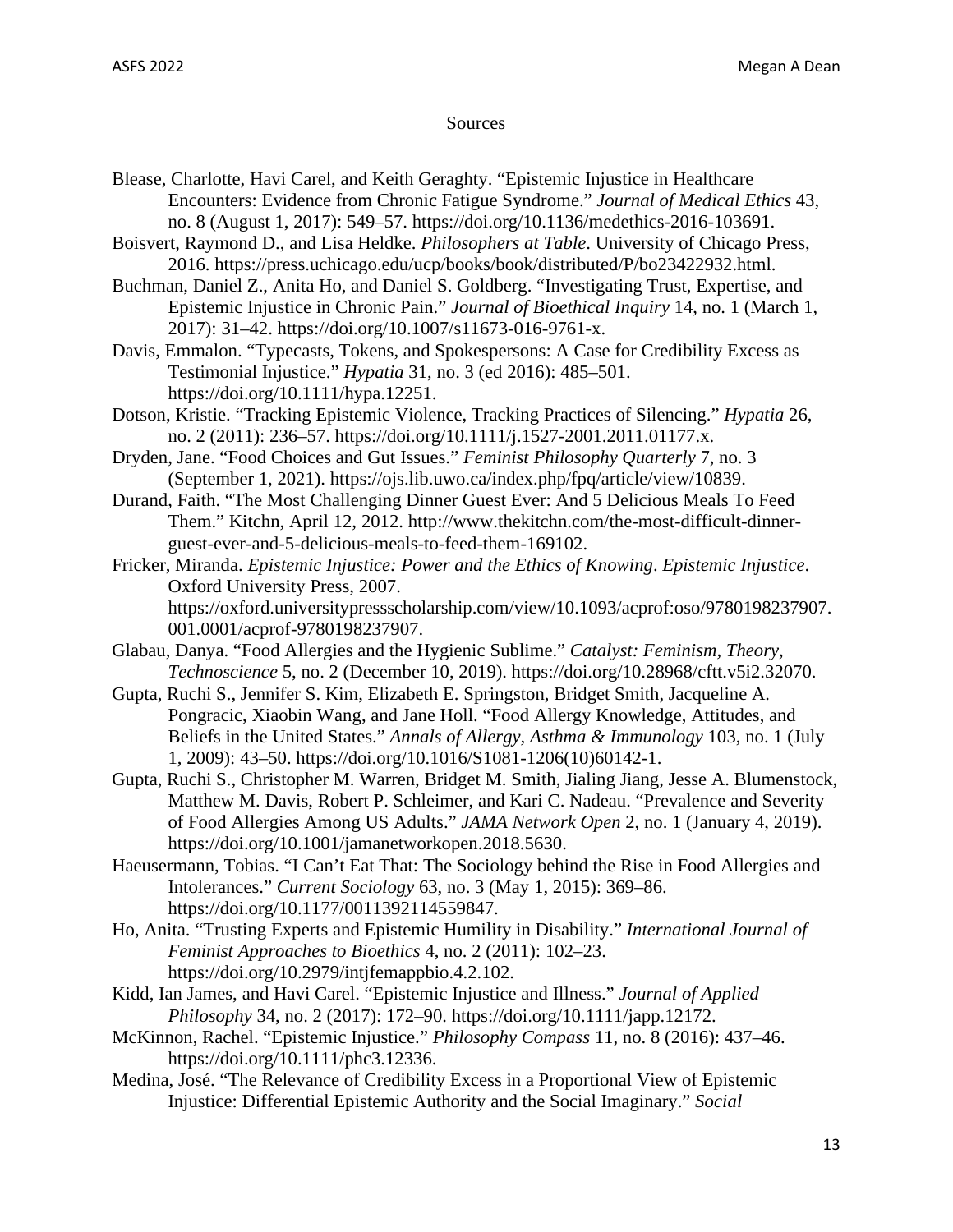*Epistemology* 25, no. 1 (January 1, 2011): 15–35. https://doi.org/10.1080/02691728.2010.534568.

- Mollow, Anna. "Unvictimizable: Toward a Fat Black Disability Studies." *African American Review* 50, no. 2 (2017): 105–21.
- Nettleton, Sarah, Brian Woods, Roger Burrows, and Anne Kerr. "Experiencing Food Allergy and Food Intolerance: An Analysis of Lay Accounts." *Sociology* 44, no. 2 (April 1, 2010): 289–305. https://doi.org/10.1177/0038038509357208.
- Olsson, Cecilia, Phil Lyon, Agneta Hörnell, Anneli Ivarsson, and Ylva Mattsson Sydner. "Food That Makes You Different: The Stigma Experienced by Adolescents With Celiac Disease." *Qualitative Health Research* 19, no. 7 (July 1, 2009): 976–84. https://doi.org/10.1177/1049732309338722.
- Ortolani, Claudio, and Elide A. Pastorello. "Food Allergies and Food Intolerances." *Best Practice & Research Clinical Gastroenterology*, Nutritional and Dietary Consequences of Gastrointestinal Diseases, 20, no. 3 (January 1, 2006): 467–83. https://doi.org/10.1016/j.bpg.2005.11.010.
- Reiheld, Alison. "Patient Complains of …: How Medicalization Mediates Power and Justice." *IJFAB: International Journal of Feminist Approaches to Bioethics*, October 14, 2015. https://doi.org/10.3138/ijfab.3.1.72.
- Roberts, Dorothy E. *Fatal Invention: How Science, Politics, and Big Businessre-Create Race in the Twenty-First Century*. New York: New Press, 2011.
- Sanders, Rachel. "The Color of Fat: Racializing Obesity, Recuperating Whiteness, and Reproducing Injustice." *Politics, Groups, and Identities* 7, no. 2 (April 3, 2019): 287– 304. https://doi.org/10.1080/21565503.2017.1354039.
- Scully, Jackie Leach. "From "She Would Say That, Wouldn't She?" To "Does She Take Sugar?" Epistemic Injustice and Disability." *International Journal of Feminist Approaches to Bioethics* 11, no. 1 (2018): 106–24. https://doi.org/10.3138/ijfab.11.1.106.
- Turnbull, J. L., H. N. Adams, and D. A. Gorard. "Review Article: The Diagnosis and Management of Food Allergy and Food Intolerances." *Alimentary Pharmacology & Therapeutics* 41, no. 1 (2015): 3–25. https://doi.org/10.1111/apt.12984.
- Ware, Norma C. "Suffering and the Social Construction of Illness: The Delegitimation of Illness Experience in Chronic Fatigue Syndrome." *Medical Anthropology Quarterly* 6, no. 4 (1992): 347–61. https://doi.org/10.1525/maq.1992.6.4.02a00030.
- Warren, C., C. Stankey, J. Jiang, J. Blumenstock, B. Smith, and R. Gupta. "PREVALENCE, SEVERITY, AND DISTRIBUTION OF ADULT-ONSET FOOD ALLERGY." *Annals of Allergy, Asthma & Immunology* 121, no. 5, Supplement (November 1, 2018): S14. https://doi.org/10.1016/j.anai.2018.09.041.
- Wendell, Susan. *The Rejected Body: Feminist Philosophical Reflections on Disability*. Psychology Press, 1996.
- Wieseler, Christine. "Epistemic Oppression and Ableism in Bioethics." *Hypatia* 35, no. 4 (2020): 714–32. https://doi.org/10.1017/hyp.2020.38.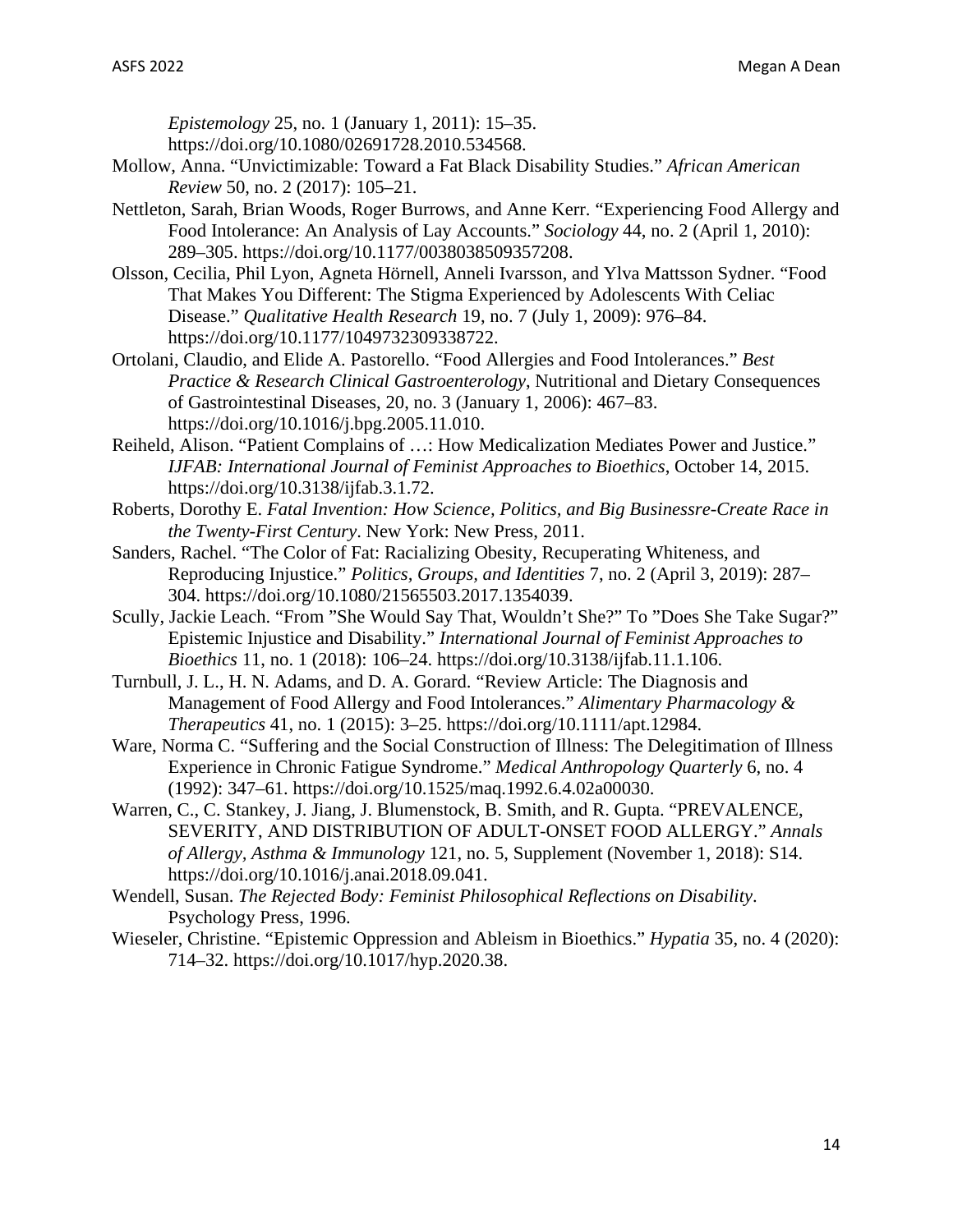<span id="page-14-3"></span>iv Boisvert and Heldke, *Philosophers at Table*, 29.

<span id="page-14-4"></span><sup>v</sup> Boisvert and Heldke, 58.

<span id="page-14-5"></span>vi 58.

<span id="page-14-6"></span><sup>vii</sup> I put "The French" in scare quotes because American authors tend to refer to French dietary practices in a somewhat mythical way, and it's not clear to me that these claims are always empirically accurate.

<span id="page-14-7"></span>viii "Tracking Epistemic Violence, Tracking Practices of Silencing."

<span id="page-14-8"></span>ix Boisvert and Heldke, *Philosophers at Table*, 58.

<span id="page-14-9"></span><sup>x</sup> Haeusermann, "I Can't Eat That," 370.

<span id="page-14-10"></span>xi Gupta et al., "Prevalence and Severity of Food Allergies Among US Adults."

<span id="page-14-11"></span>xii Turnbull, Adams, and Gorard, "Review Article," 27.

<span id="page-14-12"></span>xiii Turnbull, Adams, and Gorard, 5.

<span id="page-14-13"></span>xiv One possible explanation for the discrepancies in food allergy reporting is that some people with other sorts of gut issues mistakenly believe they have food allergies. People may confuse intolerances or other gastrointestinal issues for allergies due to similar symptoms or positive responses to culprit food avoidance (Lin 2019), or conflate food intolerances with allergies (Gupta et al. 2009, 48). (There are some medical and diagnostic reasons for this which I can discuss further in Q&A.) In contrast, research on intolerances like Turnbull et al's suggests that some of those reporting food intolerances aren't merely misdiagnosing themselves but have no real gut issue at all. xv "Food Allergies and Food Intolerances," 473.

<span id="page-14-15"></span><span id="page-14-14"></span>xvi Olsson et al., "Food That Makes You Different," 982.

<span id="page-14-16"></span>xvii Nettleton et al., "Experiencing Food Allergy and Food Intolerance," 298.

<span id="page-14-17"></span>xviii McKinnon, "Epistemic Injustice."

<span id="page-14-18"></span>xix In other cases, identity prejudices can unjustly heighten credibility, resulting in a "credibility excess" Davis, "Typecasts, Tokens, and Spokespersons"; Medina, "The Relevance of Credibility Excess in a Proportional View of Epistemic Injustice"; McKinnon, "Epistemic Injustice.". As Jackie Leach Scully explains, "the result is a targeted, if unconscious, downgrading of trust in the accounts and claims of anyone from that group" (Scully 2018, 108).

<span id="page-14-20"></span><span id="page-14-19"></span>xx Buchman, Ho, and Goldberg, "Investigating Trust, Expertise, and Epistemic Injustice in Chronic Pain," 35. <sup>xxi</sup> The delayed onset of some reactions is also relevant here. Once an acquaintance told me that she had accidentally served gluten to someone with celiac disease, assuring me that "they seemed fine though." But my acquaintance would not likely be privy to what this unfortunate guest experienced later that day or in the days following, both because she was not there to see or hear it, and because of taboos around discussing digestive symptoms or telling someone that their food made you sick.

<span id="page-14-21"></span>xxii Gupta et al., "Food Allergy Knowledge, Attitudes, and Beliefs in the United States."

<span id="page-14-22"></span>xxiii For example, IgE-mediated allergies are most often present in children, but one in four adults with food allergies develop them as adults Warren et al., "PREVALENCE, SEVERITY, AND DISTRIBUTION OF ADULT-ONSET FOOD ALLERGY.". However, general ignorance about the existence of adult-onset allergies may lead people to doubt "new" or "sudden" claims of food allergy from adults. What might appear as "jumping on the bandwagon" of a "trendy" food hypersensitivity may be someone finally recognizing the source of their longstanding issues thanks to increased social awareness. Such misunderstandings may inform commenter rb43's suspicions about their friends' gluten allergies, for instance.

<span id="page-14-23"></span>xxiv Blease, Carel, and Geraghty, "Epistemic Injustice in Healthcare Encounters," 554.

<span id="page-14-24"></span>xxv Wendell, *The Rejected Body*.

<span id="page-14-26"></span>xxvii Roberts, *Fatal Invention*.

<span id="page-14-27"></span>xxviii Sanders, "The Color of Fat"; Mollow, "Unvictimizable."

<span id="page-14-0"></span><sup>i</sup> Boisvert and Heldke, *Philosophers at Table*, 29.

<span id="page-14-1"></span><sup>&</sup>lt;sup>ii</sup> The author of the original post apparently agreed with commenters making this point, and shortly after publication the title of the article was changed to "The Most Challenging Dinner Guest Ever."

<span id="page-14-2"></span>iii Consider one notable exchange illustrating this dynamic. Commenter Cynthia Bertelsen writes: "I must say I long for the days, when people came to dinner, they ate what the frazzled cook placed in front of them." Commenter westfield replies: "Really? I have Celiac disease. Would you serve me bread and say I ought to eat it because you are frazzled? How is that hospitality? If having guests frazzles you then you should not have them" Durand, "The Most Challenging Dinner Guest Ever.".

<span id="page-14-25"></span>xxvi Reiheld, "Patient Complains of …," 90–91; Ware, "Suffering and the Social Construction of Illness."